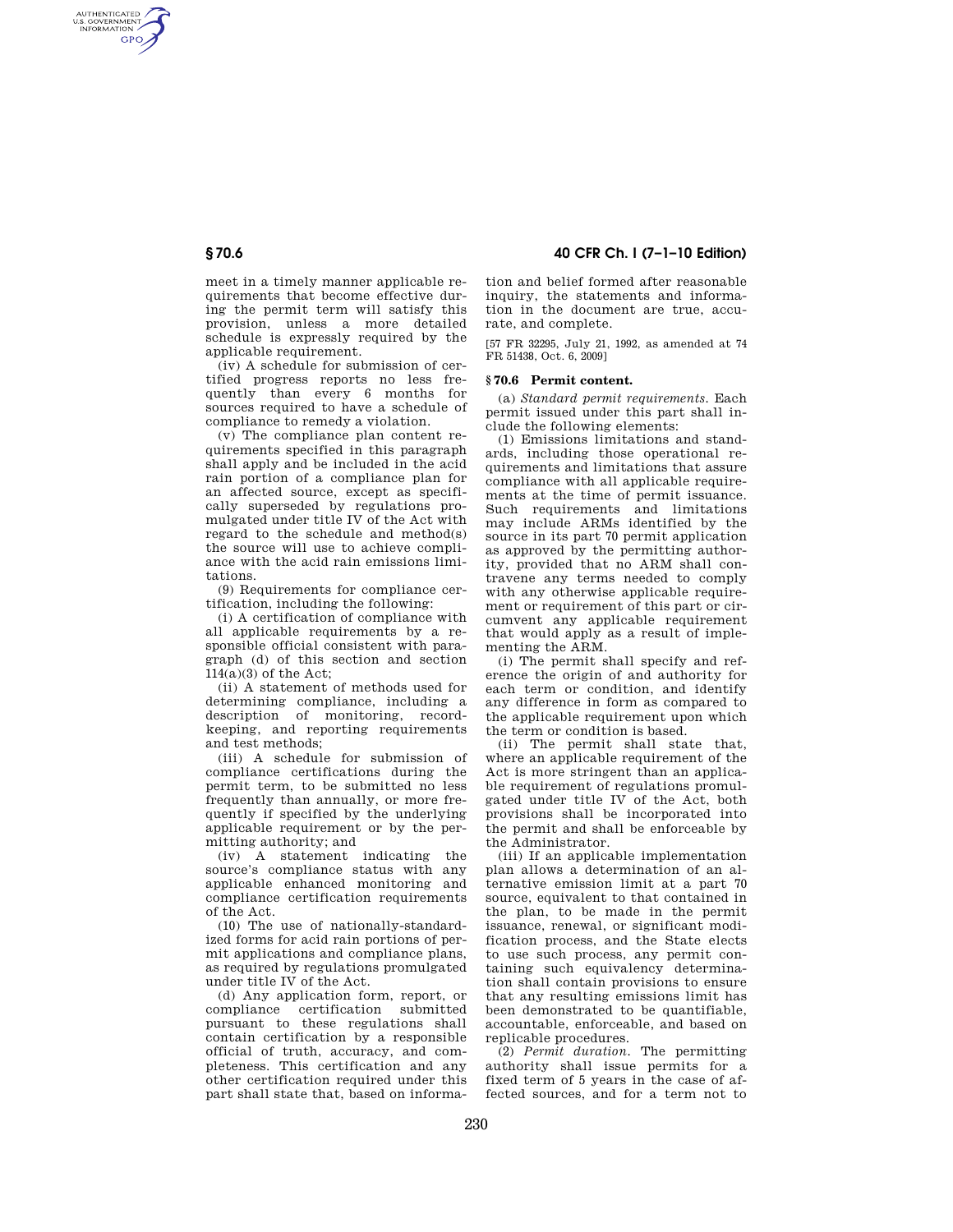# **Environmental Protection Agency § 70.6**

exceed 5 years in the case of all other sources. Notwithstanding this requirement, the permitting authority shall issue permits for solid waste incineration units combusting municipal waste subject to standards under section 129(e) of the Act for a period not to exceed 12 years and shall review such permits at least every 5 years.

(3) *Monitoring and related recordkeeping and reporting requirements.* (i) Each permit shall contain the following requirements with respect to monitoring:

(A) All monitoring and analysis procedures or test methods required under applicable monitoring and testing requirements, including part 64 of this chapter and any other procedures and methods that may be promulgated pursuant to sections  $114(a)(3)$  or  $504(b)$  of the Act. If more than one monitoring or testing requirement applies, the permit may specify a streamlined set of monitoring or testing provisions provided the specified monitoring or testing is adequate to assure compliance at least to the same extent as the monitoring or testing applicable requirements that are not included in the permit as a result of such streamlining;

(B) Where the applicable requirement does not require periodic testing or instrumental or noninstrumental monitoring (which may consist of recordkeeping designed to serve as monitoring), periodic monitoring sufficient to yield reliable data from the relevant time period that are representative of the source's compliance with the permit, as reported pursuant to paragraph  $(a)(3)(iii)$  of this section. Such monitoring requirements shall assure use of terms, test methods, units, averaging periods, and other statistical conventions consistent with the applicable requirement. Recordkeeping provisions may be sufficient to meet the requirements of this paragraph  $(a)(3)(i)(B)$  of this section; and

(C) As necessary, requirements concerning the use, maintenance, and, where appropriate, installation of monitoring equipment or methods.

(ii) With respect to recordkeeping, the permit shall incorporate all applicable recordkeeping requirements and require, where applicable, the following:

(A) Records of required monitoring information that include the following:

(*1*) The date, place as defined in the permit, and time of sampling or measurements;

(*2*) The date(s) analyses were performed;

(*3*) The company or entity that performed the analyses;

(*4*) The analytical techniques or methods used;

(*5*) The results of such analyses; and (*6*) The operating conditions as existing at the time of sampling or measurement;

(B) Retention of records of all required monitoring data and support information for a period of at least 5 years from the date of the monitoring sample, measurement, report, or application. Support information includes all calibration and maintenance records and all original strip-chart recordings for continuous monitoring instrumentation, and copies of all reports required by the permit.

(iii) With respect to reporting, the permit shall incorporate all applicable reporting requirements and require the following:

(A) Submittal of reports of any required monitoring at least every 6 months. All instances of deviations from permit requirements must be clearly identified in such reports. All required reports must be certified by a responsible official consistent with §70.5(d) of this part.

(B) Prompt reporting of deviations from permit requirements, including those attributable to upset conditions as defined in the permit, the probable cause of such deviations, and any corrective actions or preventive measures taken. The permitting authority shall define ''prompt'' in relation to the degree and type of deviation likely to occur and the applicable requirements.

(4) A permit condition prohibiting emissions exceeding any allowances that the source lawfully holds under title IV of the Act or the regulations promulgated thereunder.

(i) No permit revision shall be required for increases in emissions that are authorized by allowances acquired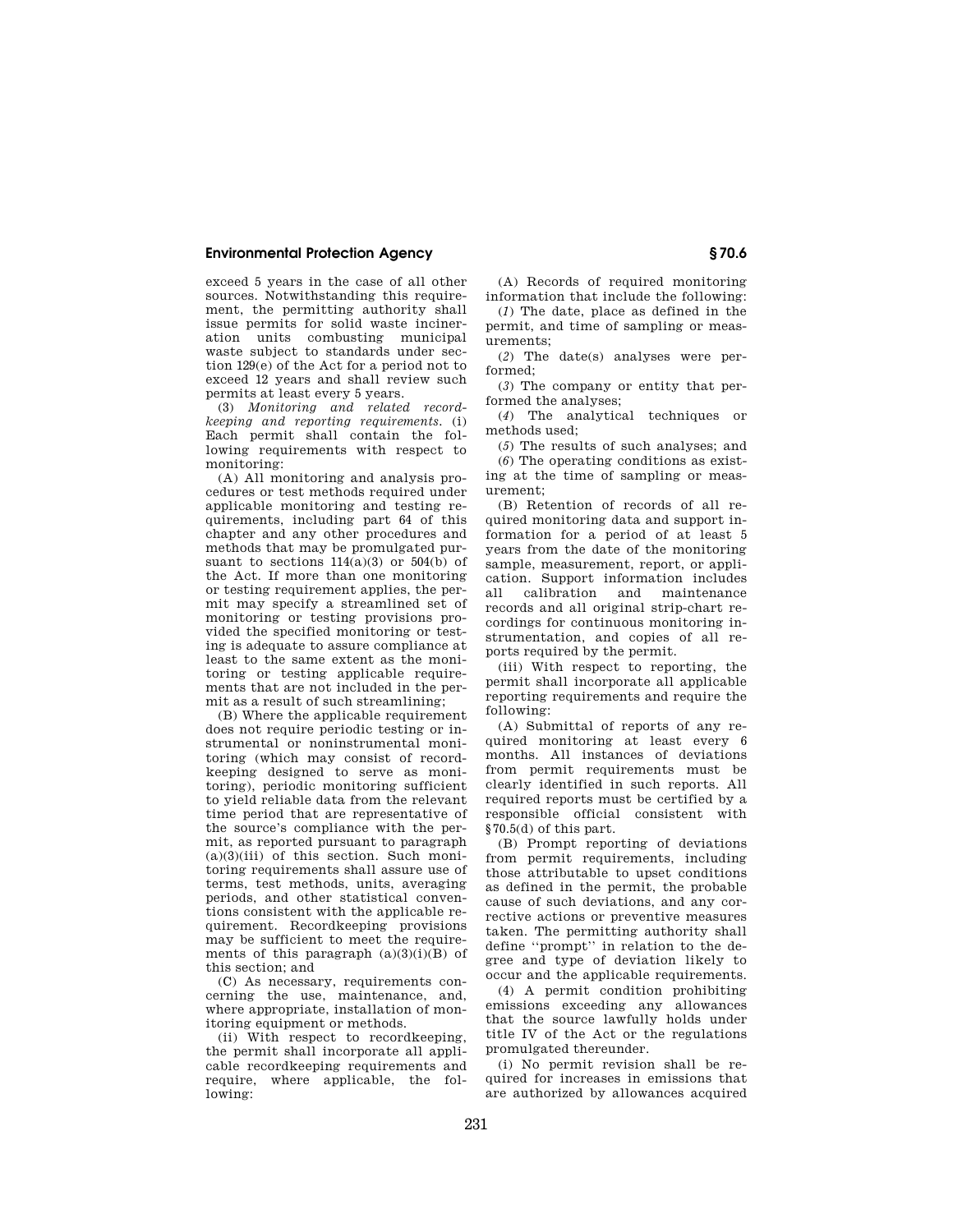pursuant to the acid rain program, provided that such increases do not require a permit revision under any other applicable requirement.

(ii) No limit shall be placed on the number of allowances held by the source. The source may not, however, use allowances as a defense to noncompliance with any other applicable requirement

(iii) Any such allowance shall be accounted for according to the procedures established in regulations promulgated under title IV of the Act.

(5) A severability clause to ensure the continued validity of the various permit requirements in the event of a challenge to any portions of the permit.

(6) Provisions stating the following:

(i) The permittee must comply with all conditions of the part 70 permit. Any permit noncompliance constitutes a violation of the Act and is grounds for enforcement action; for permit termination, revocation and reissuance, or modification; or for denial of a permit renewal application.

(ii) Need to halt or reduce activity not a defense. It shall not be a defense for a permittee in an enforcement action that it would have been necessary to halt or reduce the permitted activity in order to maintain compliance with the conditions of this permit.

(iii) The permit may be modified, revoked, reopened, and reissued, or terminated for cause. The filing of a request by the permittee for a permit<br>modification revocation and modification, revocation and reissuance, or termination, or of a notification of planned changes or anticipated noncompliance does not stay any permit condition.

(iv) The permit does not convey any property rights of any sort, or any exclusive privilege.

(v) The permittee shall furnish to the permitting authority, within a reasonable time, any information that the permitting authority may request in writing to determine whether cause exists for modifying, revoking and reissuing, or terminating the permit or to determine compliance with the permit. Upon request, the permittee shall also furnish to the permitting authority copies of records required to be kept by the permit or, for information claimed

to be confidential, the permittee may furnish such records directly to the Administrator along with a claim of confidentiality.

(7) A provision to ensure that a part 70 source pays fees to the permitting authority consistent with the fee schedule approved pursuant to §70.9 of this part.

(8) *Emissions trading.* A provision stating that no permit revision shall be required, under any approved economic incentives, marketable permits, emissions trading and other similar programs or processes for changes that are provided for in the permit.

(9) Terms and conditions for reasonably anticipated AOSs identified by the source in its application as approved by the permitting authority. Such terms and conditions:

(i) Shall require the source, contemporaneously with making a change from one operating scenario to another, to record in a log at the permitted facility a record of the AOS under which it is operating;

(ii) May extend the permit shield described in paragraph (f) of this section to all terms and conditions under each such AOS; and

(iii) Must ensure that the terms and conditions of each AOS meet all applicable requirements and the requirements of this part. The permitting authority shall not approve a proposed AOS into the part 70 permit until the source has obtained all authorizations required under any applicable requirement relevant to that AOS.

(10) Terms and conditions, if the permit applicant requests them, for the trading of emissions increases and decreases in the permitted facility, to the extent that the applicable requirements provide for trading such increases and decreases without a caseby-case approval of each emissions trade. Such terms and conditions:

(i) Shall include all terms required under paragraphs (a) and (c) of this section to determine compliance;

(ii) May extend the permit shield described in paragraph (f) of this section to all terms and conditions that allow such increases and decreases in emissions; and

(iii) Must meet all applicable requirements and requirements of this part.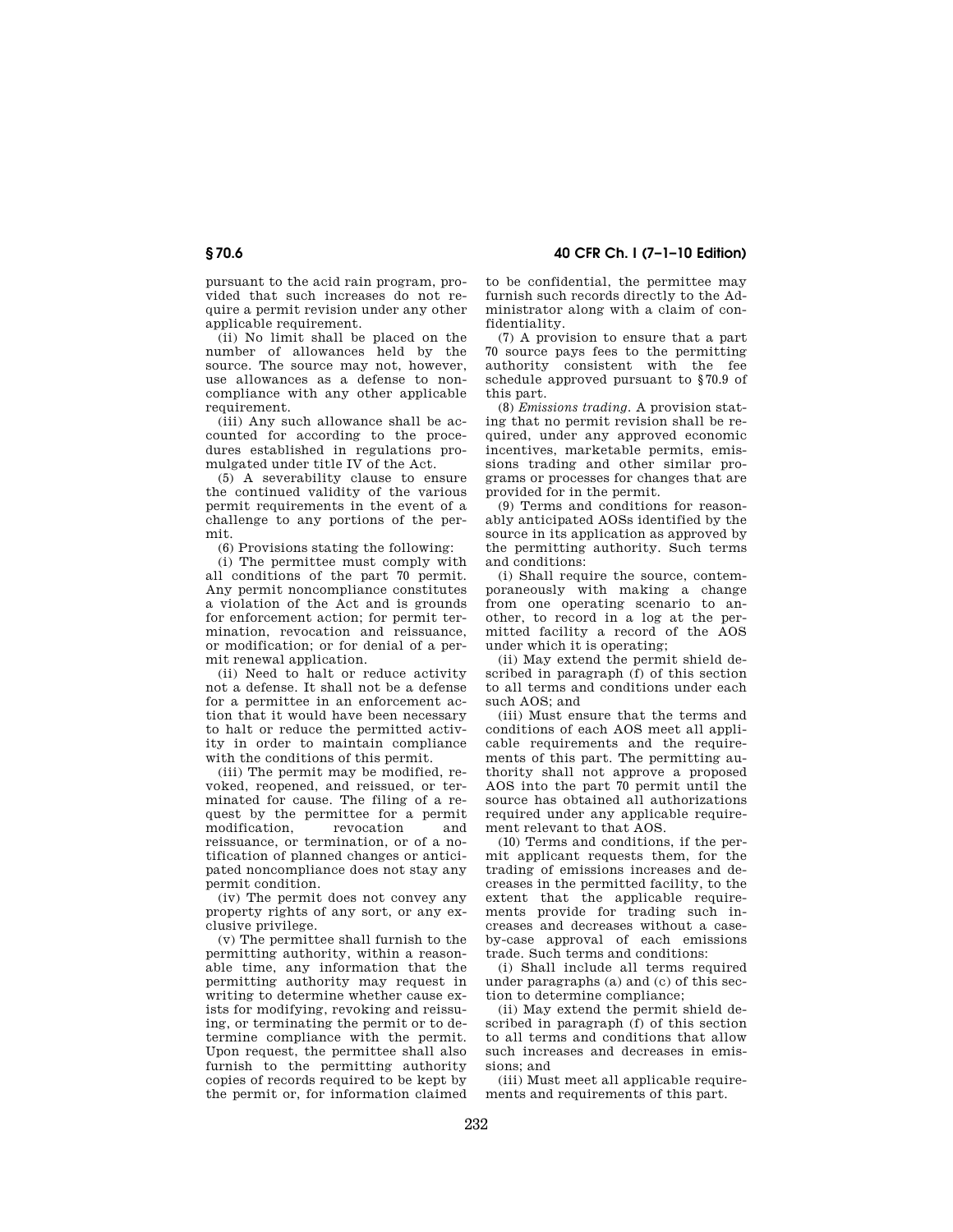## **Environmental Protection Agency § 70.6**

(b) *Federally-enforceable requirements.*  (1) All terms and conditions in a part 70 permit, including any provisions designed to limit a source's potential to emit, are enforceable by the Administrator and citizens under the Act.

(2) Notwithstanding paragraph (b)(1) of this section, the permitting authority shall specifically designate as not being federally enforceable under the Act any terms and conditions included in the permit that are not required under the Act or under any of its applicable requirements. Terms and conditions so designated are not subject to the requirements of §§70.7, 70.8, or of this part, other than those contained in this paragraph (b) of this section.

(c) *Compliance requirements.* All part 70 permits shall contain the following elements with respect to compliance:

(1) Consistent with paragraph (a)(3) of this section, compliance certification, testing, monitoring, reporting, and recordkeeping requirements sufficient to assure compliance with the terms and conditions of the permit. Any document (including reports) required by a part 70 permit shall contain a certification by a responsible official that meets the requirements of §70.5(d) for this part.

(2) Inspection and entry requirements that require that, upon presentation of credentials and other documents as may be required by law, the permittee shall allow the permitting authority or an authorized representative to perform the following:

(i) Enter upon the permittee's premises where a part 70 source is located or emissions-related activity is conducted, or where records must be kept under the conditions of the permit;

(ii) Have access to and copy, at reasonable times, any records that must be kept under the conditions of the permit;

(iii) Inspect at reasonable times any facilities, equipment (including monitoring and air pollution control equipment), practices, or operations regulated or required under the permit; and

(iv) As authorized by the Act, sample or monitor at reasonable times substances or parameters for the purpose of assuring compliance with the permit or applicable requirements.

(3) A schedule of compliance consistent with §70.5(c)(8) of this part.

(4) Progress reports consistent with an applicable schedule of compliance and §70.5(c)(8) of this part to be submitted at least semiannually, or at a more frequent period if specified in the applicable requirement or by the permitting authority. Such progress reports shall contain the following:

(i) Dates for achieving the activities, milestones, or compliance required in the schedule of compliance, and dates when such activities, milestones or compliance were achieved; and

(ii) An explanation of why any dates in the schedule of compliance were not or will not be met, and any preventive or corrective measures adopted.

(5) Requirements for compliance certification with terms and conditions contained in the permit, including emission limitations, standards, or work practices. Permits shall include each of the following:

(i) The frequency (not less than annually or such more frequent periods as specified in the applicable requirement or by the permitting authority) of submissions of compliance certifications;

(ii) In accordance with  $\S 70.6(a)(3)$  of this part, a means for monitoring the compliance of the source with its emissions limitations, standards, and work practices;

(iii) A requirement that the compliance certification include all of the following (provided that the identification of applicable information may cross-reference the permit or previous reports, as applicable):

(A) The identification of each term or condition of the permit that is the basis of the certification;

(B) The identification of the method(s) or other means used by the owner or operator for determining the compliance status with each term and condition during the certification period. Such methods and other means shall include, at a minimum, the methods and means required under paragraph (a)(3) of this section;

(C) The status of compliance with the terms and conditions of the permit for the period covered by the certification, including whether compliance during the period was continuous or intermittent. The certification shall be based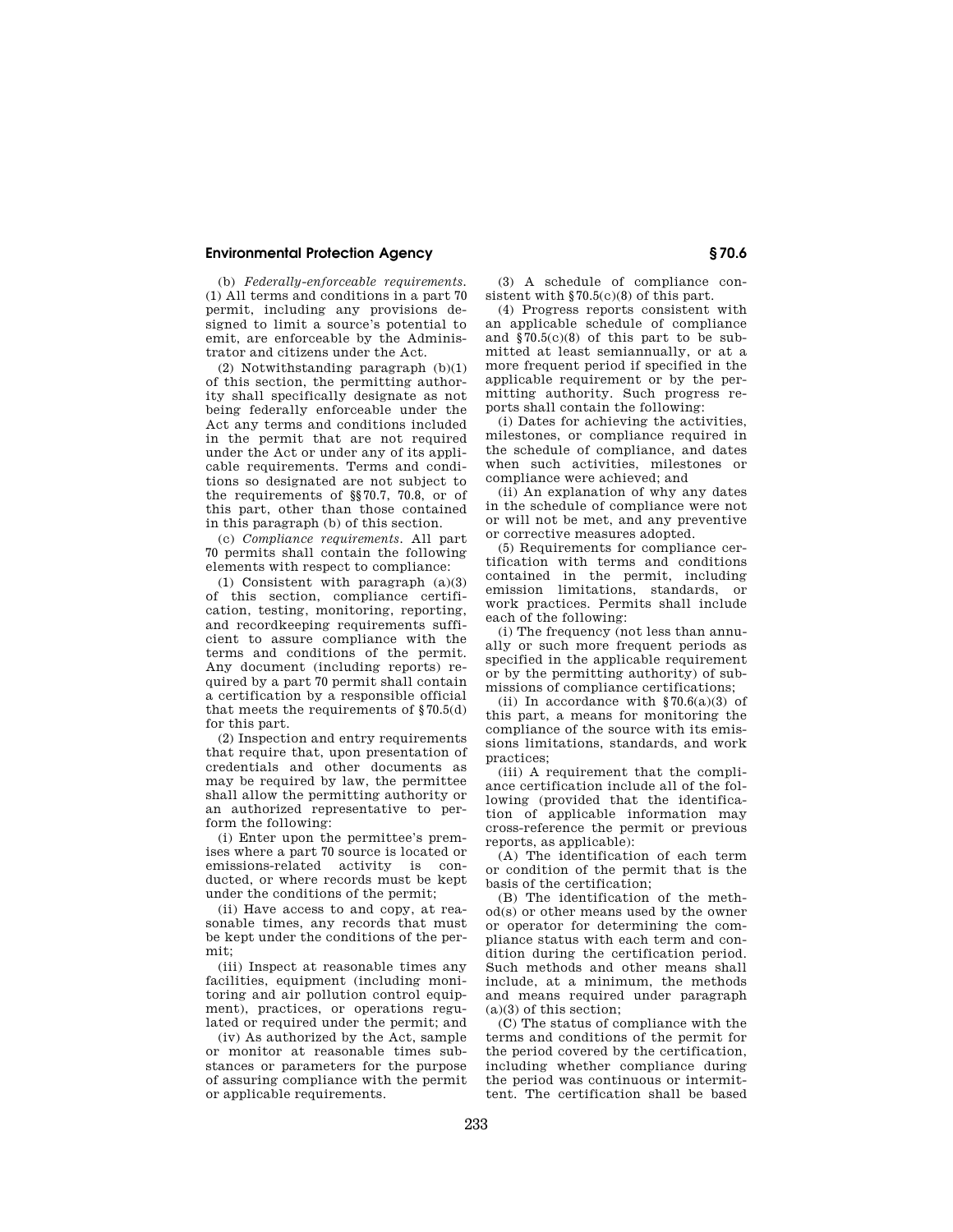on the method or means designated in paragraph  $(c)(5)(iii)(B)$  of this section. The certification shall identify each deviation and take it into account in the compliance certification. The certification shall also identify as possible exceptions to compliance any periods during which compliance is required and in which an excursion or exceedance as defined under part 64 of this chapter occurred; and

(D) Such other facts as the permitting authority may require to determine the compliance status of the source.

(iv) A requirement that all compliance certifications be submitted to the Administrator as well as to the permitting authority.

(6) Such other provisions as the permitting authority may require.

(d) *General permits.* (1) The permitting authority may, after notice and opportunity for public participation provided under §70.7(h) of this part, issue a general permit covering numerous similar sources. Any general permit shall comply with all requirements applicable to other part 70 permits and shall identify criteria by which sources may qualify for the general permit. To sources that qualify, the permitting authority shall grant the conditions and terms of the general permit. Notwithstanding the shield provisions of paragraph (f) of this section, the source shall be subject to enforcement action for operation without a part 70 permit if the source is later determined not to qualify for the conditions and terms of the general permit. General permits shall not be authorized for affected sources under the acid rain program unless otherwise provided in regulations promulgated under title IV of the Act.

(2) Part 70 sources that would qualify for a general permit must apply to the permitting authority for coverage under the terms of the general permit or must apply for a part 70 permit consistent with §70.5 of this part. The permitting authority may, in the general permit, provide for applications which deviate from the requirements of \$70.5 of this part, provided that such applications meet the requirements of title V of the Act, and include all information necessary to determine qualification for, and to assure compliance

**§ 70.6 40 CFR Ch. I (7–1–10 Edition)** 

with, the general permit. Without repeating the public participation procedures required under §70.7(h) of this part, the permitting authority may grant a source's request for authorization to operate under a general permit, but such a grant shall not be a final permit action for purposes of judicial review.

(e) *Temporary sources.* The permitting authority may issue a single permit authorizing emissions from similar operations by the same source owner or operator at multiple temporary locations. The operation must be temporary and involve at least one change of location during the term of the permit. No affected source shall be permitted as a temporary source. Permits for temporary sources shall include the following:

(1) Conditions that will assure compliance with all applicable requirements at all authorized locations;

(2) Requirements that the owner or operator notify the permitting authority at least 10 days in advance of each change in location; and

(3) Conditions that assure compliance with all other provisions of this section.

(f) *Permit shield.* (1) Except as provided in this part, the permitting authority may expressly include in a part 70 permit a provision stating that compliance with the conditions of the permit shall be deemed compliance with any applicable requirements as of the date of permit issuance, provided that:

(i) Such applicable requirements are included and are specifically identified in the permit; or

(ii) The permitting authority, in acting on the permit application or revision, determines in writing that other requirements specifically identified are not applicable to the source, and the permit includes the determination or a concise summary thereof.

(2) A part 70 permit that does not expressly state that a permit shield exists shall be presumed not to provide such a shield.

(3) Nothing in this paragraph or in any part 70 permit shall alter or affect the following:

(i) The provisions of section 303 of the Act (emergency orders), including the